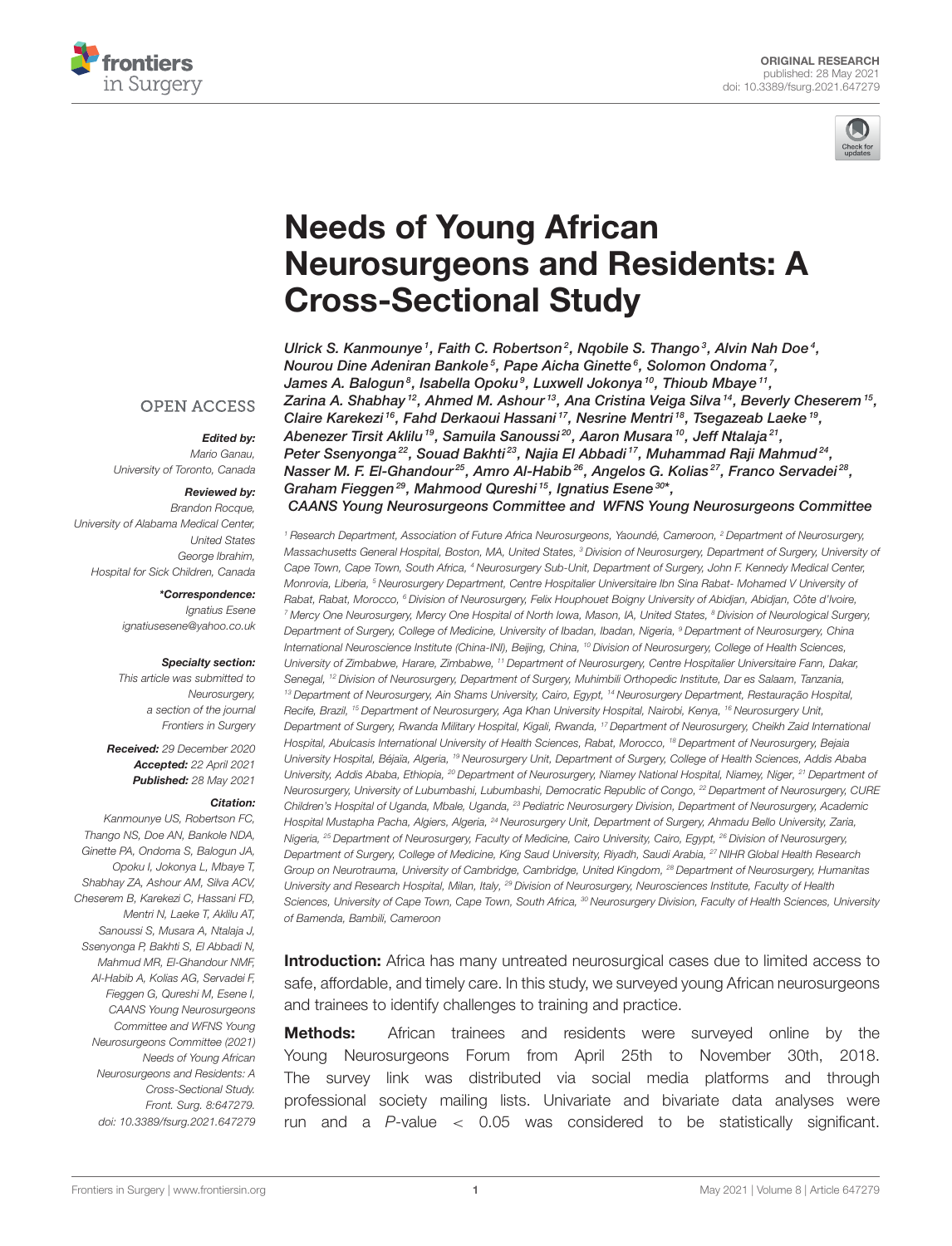**Results:** 112 respondents from 20 countries participated in this study. 98 (87.5%) were male, 63 (56.3%) were from sub-Saharan Africa, and 52 (46.4%) were residents. 39 (34.8%) had regular journal club sessions at their hospital, 100 (89.3%) did not have access to cadaver dissection labs, and 62 (55.4%) had never attended a WFNSendorsed conference. 67.0% of respondents reported limited research opportunities and 58.9% reported limited education opportunities. Lack of mentorship ( $P = 0.023$ , Phi  $= 0.26$ ), lack of access to journals (P = 0.002, Phi = 0.332), and limited access to conferences ( $P = 0.019$ , Phi = 0.369) were associated with the country income category.

**Conclusion:** This survey identified barriers to education, research, and practice among African trainees and young neurosurgeons. The findings of this study should inform future initiatives aimed at reducing the barriers faced by this group.

Keywords: Africa, education, global neurosurgery, neurosurgery, research

#### INTRODUCTION

Although low- and middle-income countries (LMICs) have the greatest burden of neurosurgical diseases, their access to resources is limited [\(1\)](#page-5-0). Neurosurgeons in these regions, especially in Africa, face unique challenges [\(2\)](#page-5-1). African countries have some of the highest cases per neurosurgeon, but few patients live within 2-h of a neurosurgical center [\(3](#page-5-2)[–5\)](#page-5-3). Moreover, most African patients, do not have access to comprehensive health insurance [\(6\)](#page-5-4). The resulting out-of-pocket expenditures expose them to catastrophic and impoverishing expenditures and limit their access to surgical care [\(7\)](#page-5-5).

Professional societies are supporting initiatives aimed at improving access to neurosurgical care in Africa. For example, The World Federation of Neurosurgical Societies (WFNS) sponsors the training of African neurosurgeons in accredited reference training centers [\(8\)](#page-5-6) and the Continental Association of African Neurosurgical Societies (CAANS) recently created an ad-hoc committee to assist residents and young neurosurgeons. The Young African Neurosurgeons Committee has been tasked with facilitating education and research among future and young African neurosurgeons.

To understand the barriers and facilitators of research and education in African neurosurgery, the Young African Neurosurgeons Committee and the Young Neurosurgeons Forum of the WFNS (YNF-WFNS) surveyed residents, fellows, and consultants who are within 10 years of completing residency [\(9,](#page-6-0) [10\)](#page-6-1). In this paper, we aimed to assess the needs and challenges faced by young African neurosurgeons and residents in their daily clinical and research activities.

### METHODS

This was a cross-sectional study consisting of a self-administered survey composed of 28 multiple-choice and two free-text questions (**[Appendix 1](#page-5-7)**) on the respondents' demographics, the type of neurosurgical center they worked in, access to infrastructures, facilitators, and barriers of research and education in daily practice, and suggested solutions [\(9,](#page-6-0) [10\)](#page-6-1). The e-survey was developed and piloted by members of the YNF-WFNS. It respected the Checklist for Reporting Results of Internet E-Surveys (CHERRIES) guidelines and its face validity was established by WFNS officials.

A cover letter was annexed to the survey and data were collected from April 25th to November 30th, 2018. The survey link (Qualtrics, USA) was distributed to the electronic mailing lists of the YNF-WFNS and Young CAANS and to personal contacts via email and instant messages on social media platforms (Twitter, Facebook, and WhatsApp).

Respondents were a convenience sample of neurosurgeons and residents, and their responses to the survey were limited to one. The participation and dropout rates were not computed. Chi-Squared test, Pearson's Phi coefficient measure, and nonparametric multivariable tests were used to analyze the data, and the threshold of significance was set at 0.05. Data analysis was done using SPSS v. 26 (IBM, USA).

### RESULTS

#### Demographics and Resources

Out of the 280 Young CAANS members, 112 neurosurgeons and residents from 20 African countries responded to the survey i.e., a response rate of 40% (**[Figure 1](#page-2-0)**). There were no partially completed survey responses.

Sixty-six (58.9%) were from lower-middle-income countries, and 63 (56.3%) were from Sub-Saharan Africa. Ninety-eight (87.5%) respondents were male, 79 (70.5%) were aged between 30 and 40 years, and 52 (46.4%) were neurosurgery residents. Although 76 respondents (67.9%) worked in a university teaching hospital, only 33 (29.5%) declared being paid to do clinical work and research. Most respondents (71.4%) worked in cities of more than 1.5 million inhabitants (**[Table 1](#page-2-1)**).

The majority of the respondents' hospitals had a capacity of 500 or fewer beds (55.4%) and 80 respondents (71.4%) reported they had dedicated neurosurgical wards. Most respondents reported having operating microscopes (68.8%) and intensive care units equipped with ventilators (91.1%). One hundred and nine (97.3%) had access to CT scans, and 88 individuals (78.6%)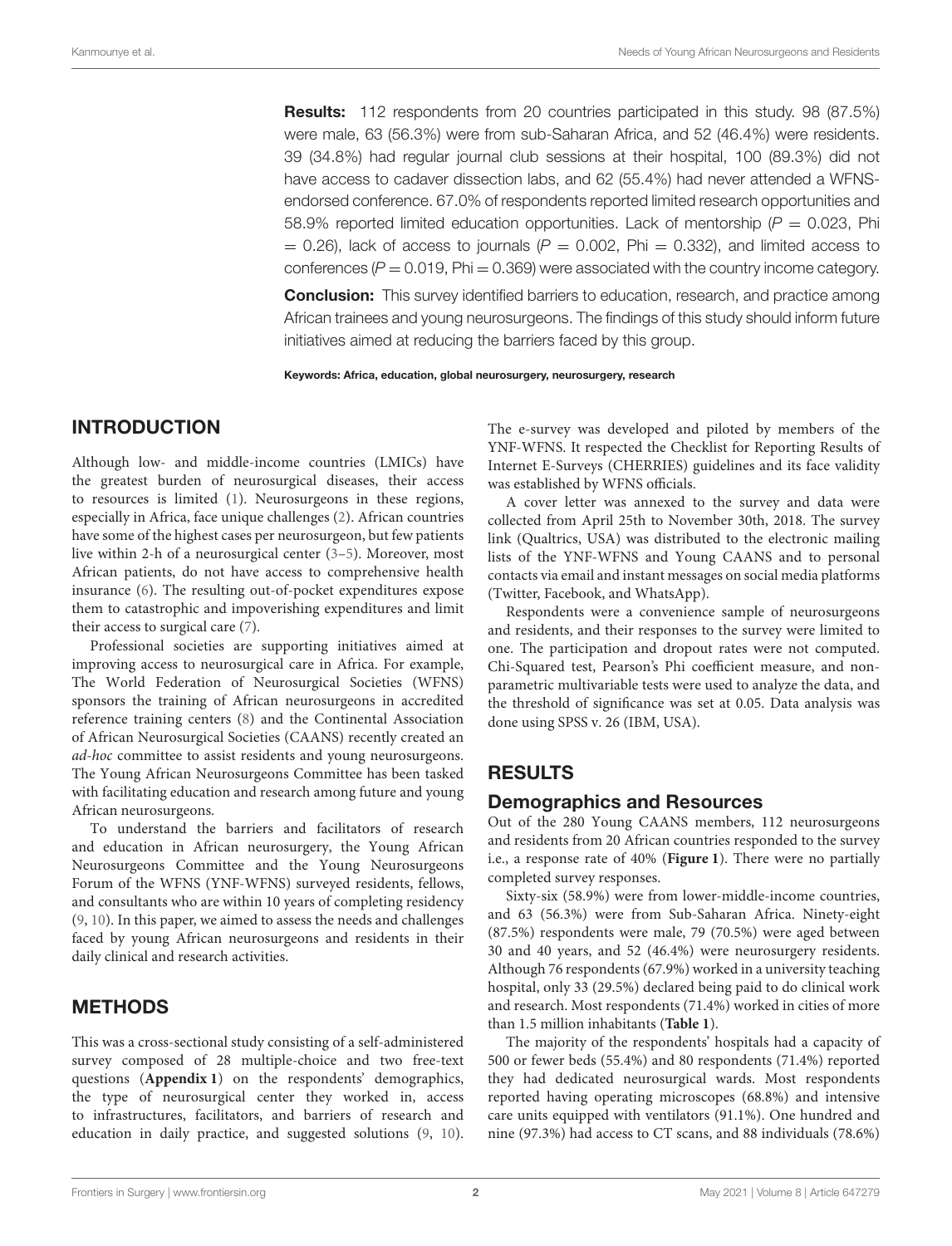

<span id="page-2-0"></span>had access to MRIs. Only 31 (27.7%) respondents had access to catheter angiography. A summary of these data can be found in **[Table 2](#page-3-0)**.

The most popular subspecialties where spine (50%; 95% CI: 40.4–59.6%), skull base (42.9%; 95% CI: 33.5–52.6%), and cerebrovascular surgery (38.4% 95% CI: 29.4–48.1%) (**[Figure 2](#page-4-0)**). Spine surgery was more popular among residents than fellows or consultants (61.5 vs. 47.6 vs. 35.9%, respectively,  $P =$ 0.05). In contrast, cerebrovascular surgery was more popular among fellows than residents and consultants (52.4 vs. 46.2 vs. 20.5%, respectively,  $P = 0.02$ ). The other subspecialty popularity differences did not show statistical significance.

### Challenges to Education and Research

Only 39 (34.8%) respondents had journal clubs at their institutions, and 100 (89.3%) did not have access to handson cadaver dissection. Sixty two participants (55.4%) had never attended a WFNS conference or WFNS sponsored meeting,

### Perceived Barriers

Almost every respondent (94.6%) felt that the neurosurgical needs of their local population were not adequately covered. The limited number of ICU beds (72.3%), lack of access to microsurgical equipment (59.8%) and inadequate/no insurance coverage (56.3%) were identified as major barriers to a suitable neurosurgical coverage of the patient population. Two out of three respondents reported limited opportunity to do research (67.0%), 66 reported limited access to organized teaching and <span id="page-2-1"></span>TABLE 1 | Descriptive characteristics of the survey respondents and their activities.

| Characteristic                                                     | Number of respondents [n (%)] |  |
|--------------------------------------------------------------------|-------------------------------|--|
|                                                                    | $N = 112$                     |  |
| Sex                                                                |                               |  |
| Female                                                             | 14 (12.5)                     |  |
| Male                                                               | 98 (87.5)                     |  |
| Age (Years)                                                        |                               |  |
| $<$ 30                                                             | 19 (17.0)                     |  |
| 30-35                                                              | 51 (45.5)                     |  |
| 36-40                                                              | 28 (25.0)                     |  |
| >41                                                                | 14 (12.5)                     |  |
| Region                                                             |                               |  |
| North Africa                                                       | 49 (43.8)                     |  |
| Sub-Saharan Africa                                                 | 63 (56.3)                     |  |
| <b>World Bank income category</b>                                  |                               |  |
| Low-income                                                         | 20 (17.9)                     |  |
| Lower-middle-income                                                | 66 (58.9)                     |  |
| Upper-middle-income                                                | 26 (23.2)                     |  |
| <b>Profession</b>                                                  |                               |  |
| Resident ( $<$ 5 years after graduating from<br>medical school)    | 20 (17.9)                     |  |
| Resident (5 years or more after graduating from<br>medical school) | 32(28.6)                      |  |
| Fellow                                                             | 27(24.1)                      |  |
| Consultant <5 years after finishing residency                      | 12 (10.7)                     |  |
| Consultant 5 years or more after finishing<br>residency            | 17 (15.2)                     |  |
| Other                                                              | 4(3.6)                        |  |
| Population of the city respondents work in                         |                               |  |
| $<$ 50,000                                                         | 2(1.8)                        |  |
| 200,000-500,000                                                    | 8(7.1)                        |  |
| 500,000-1,500,000                                                  | 22 (19.6)                     |  |
| >1,500,000                                                         | 80 (71.4)                     |  |
| <b>Paid activities</b>                                             |                               |  |
| Clinical                                                           | 79 (70.5)                     |  |
| Clinical and research                                              | 33 (29.5)                     |  |

training sessions (58.9%) (**[Table 3](#page-4-1)**). Most participants reported hands-on courses as their preferred method of training (91.1%), 80 respondents preferred personal attendance (71.4%), and less than half (44.6%) chose web-based lectures.

The following hurdles in daily neurosurgical practice and the personal needs of our participants were found to be associated with the World Bank Income Class classification: inadequate or lack of insurance coverage ( $P < 0.001$ , Phi = 0.498), limited number of trained neurosurgeons ( $P < 0.001$ , Phi = 0.375), limited number of neurosurgical beds ( $P = 0.003$ , Phi = 3.24), lack of access to equipment ( $P = 0.004$ , Phi = 0.314), lack of organized prehospital care ( $P = 0.005$ , Phi = 0.309), lack of regular access to the advice of senior colleagues (P  $= 0.002$ , Phi  $= 0.335$ ), lack of a mentor (P  $= 0.023$ , Phi  $=$ 0.26), lack of access to journals ( $P = 0.002$ , Phi = 0.332) and limited attendance at a neurosurgical conference ( $P = 0.019$ ,  $Phi = 0.369$ ).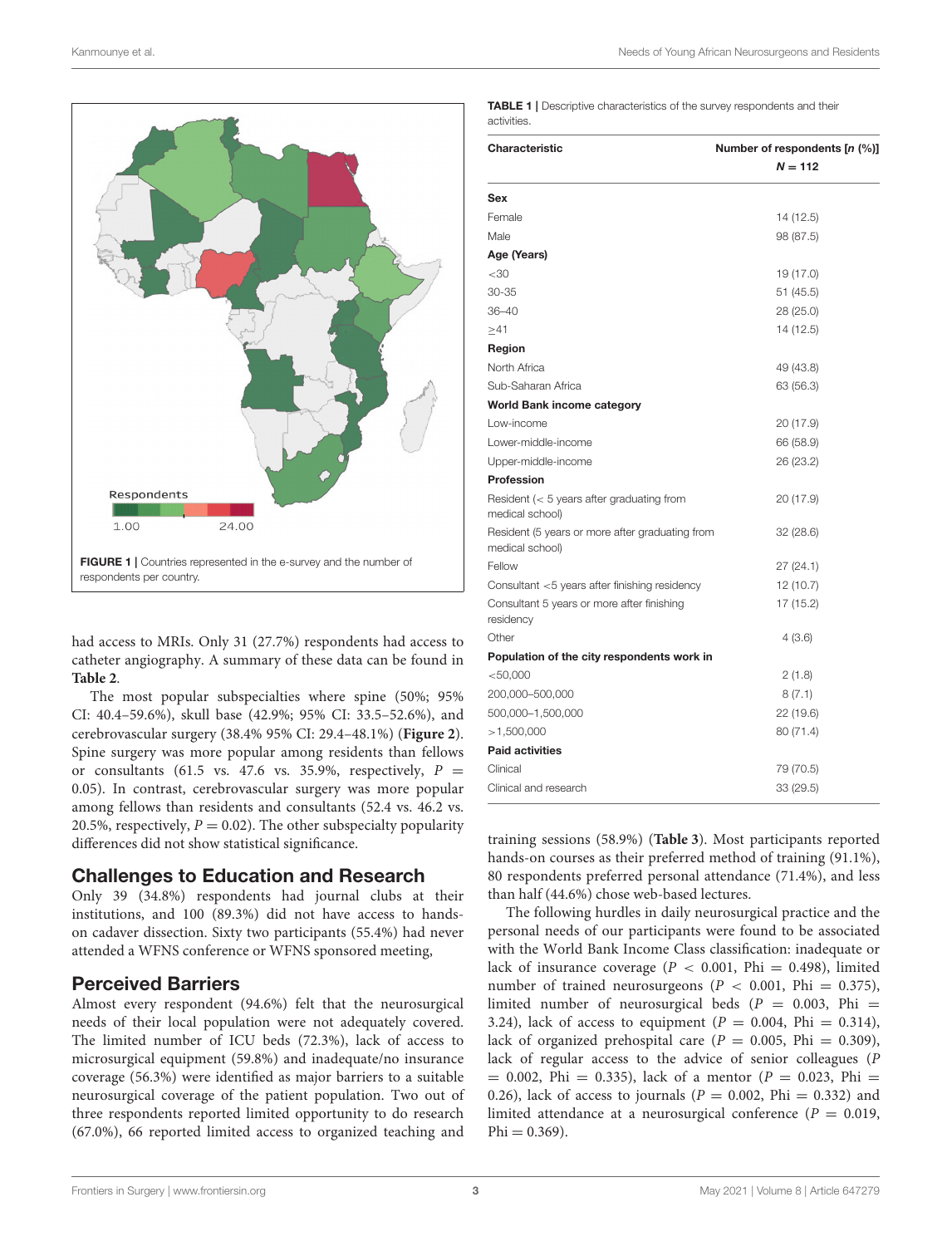<span id="page-3-0"></span>

|  |  |  | <b>TABLE 2</b>   Availability of material and human resources. |  |
|--|--|--|----------------------------------------------------------------|--|
|--|--|--|----------------------------------------------------------------|--|

| <b>Resource</b>                                    | <b>Number (Percentage)</b> |
|----------------------------------------------------|----------------------------|
| Hospital                                           |                            |
| Mixed activity (public and private)                | 15 (13.4)                  |
| Non-teaching public hospital                       | 20 (17.9)                  |
| Private hospital                                   | 1(0.9)                     |
| University teaching hospital                       | 76 (67.9)                  |
| <b>Bed capacity</b>                                |                            |
| < 500                                              | 62 (52.4)                  |
| 500-1,000                                          | 32 (28.6)                  |
| >1,000                                             | 18(16.1)                   |
| Units that share their ward with other specialties | 80 (71.4)                  |
| Number of ward beds dedicated to neurosurgery      |                            |
| $<$ 25                                             | 31(27.7)                   |
| $25 - 50$                                          | 47 (42.0)                  |
| $50 - 75$                                          | 19 (17.0)                  |
| 75-100                                             | 8(7.1)                     |
| >100                                               | 7(6.3)                     |
| ICUs without mechanical ventilators                | 10(8.9)                    |
| Equipment                                          |                            |
| Catheter angiography                               | 31(27.7)                   |
| CT Scan                                            | 109 (97.3)                 |
| High-speed drill                                   | 65 (58.0)                  |
| Image guidance                                     | 27(24.1)                   |
| <b>MRI</b>                                         | 88 (78.6)                  |
| Operating microscope                               | 77 (68.8)                  |
| Rehabilitation specialists                         | 57 (50.9)                  |

More West African respondents reported bullying and harassment than their counterparts from South, East, North, and Central Africa (43.5 vs. 14.3 vs. 13.3 vs. 6.1 vs. 0%, respectively,  $P = 0.002$ ). However, more Central African respondents experienced difficulties accessing journals than respondents from West, East, North, and South Africa (100 vs. 56.5 vs. 53.3 vs. 36.7 vs. 0%, respectively,  $P = 0.01$ ). Also, more fellows reported limited research opportunities than consultants and residents (85.7 vs. 76.9 vs. 51.9%, respectively,  $P = 0.01$ ).

# **DISCUSSION**

This is the first study to examine the needs of African neurosurgery specialists and trainees. African residents and consultant neurosurgeons felt the neurosurgical needs of their patients were not met entirely. Respondents faced numerous barriers to neurosurgical practice, education, and research.

# Practice and Education

African neurosurgery residents and practitioners had relatively high access to basic neuroimaging. 97.3% had access to a CT scan, and 78.6% had access to an MRI. In a survey of African neurosurgical residents regarding the adequacy of their training, Sader et al. found similar numbers - 95% for CT-scans and 80% for MRIs [\(11\)](#page-6-2). In contrast, access

to neurorehabilitation and operative equipment was limited. Only 58.0% of respondents had access to high-speed drills, 50.9% had access to neurorehabilitation services, and 24.1% had access to neuronavigation. It is concerning that only 27.7% of respondents had access to catheter angiography, given the enormous and rapidly increasing burden of cerebrovascular diseases in Africa [\(12](#page-6-3)[–14\)](#page-6-4). The scarcity of neurorehabilitation services and operative equipment concerns because 57.2% of participants were either residents or consultant neurosurgeons with <5 years of experience, and 67.9% worked at university teaching hospitals. With 91.0% of respondents working in cities with at least 500,000 inhabitants, African residents and early career neurosurgeons are therefore working in under-resourced high-volume centers. This limits their training and professional development. Neurorehabilitation and operative equipment have previously been identified as limiting factors to the development of neurosurgical practice in low-resource settings [\(11,](#page-6-2) [15–](#page-6-5) [17\)](#page-6-6). It is therefore crucial that strategies aimed at increasing the neurosurgical workforce in Africa are accompanied by investments in equipment and neurorehabilitation.

The benefits of neurosurgical dissection are undeniable. Participation in dissection labs increases the understanding of neuroanatomical relationships and improves operative skills [\(18,](#page-6-7) [19\)](#page-6-8). For these reasons, hands-on dissections have become an integral part of postgraduate neurosurgical training [\(20\)](#page-6-9).

Residency programs and professional societies in high-income countries offer dissection labs to their residents and young neurosurgeons but 89.3% of African residents and neurosurgeons did not have dissection labs at their home institutions. The cost of dissection labs can be prohibitive for LMIC neurosurgical centers and, in effect, constitutes a barrier to the training of neurosurgeons. Moreover, 55.4% of respondents had never been to an international neurosurgical event and were, therefore, less likely to have participated in a cadaver dissection abroad.

African neurosurgeons are aware of these difficulties and are working locally and internationally to improve service delivery and practice. Locally, South African training centers like the University of Cape Town offer sponsored pediatric neurosurgery fellowships to African neurosurgeons [\(21\)](#page-6-10). Internationally, African training centers partner with non-governmental and academic organizations from high-income countries. For example, the Foundation for International Education in Neurological Surgery (FIENS) provides funded fellowships in American high volume academic centers to young African neurosurgeons [\(22\)](#page-6-11). Also, East African training centers have collaborated with the Neurosurgery Education and Development (NED) foundation to provided endoscopic treatment and training using a mobile endoscopy unit [\(23\)](#page-6-12). In Tanzania and Uganda, Weill Cornell and Duke University are running global neurosurgery fellowships in partnership with local training programs [\(24\)](#page-6-13). Furthermore, in West Africa, Nigerian and Swedish centers have expanded the local neurosurgical capacity following the successful implementation of a twinning program [\(25\)](#page-6-14).

While these collaborations provide valuable experience, few provide exposure to cadaver dissections. A solution around this is the use of low-cost, high-fidelity solutions for dissection.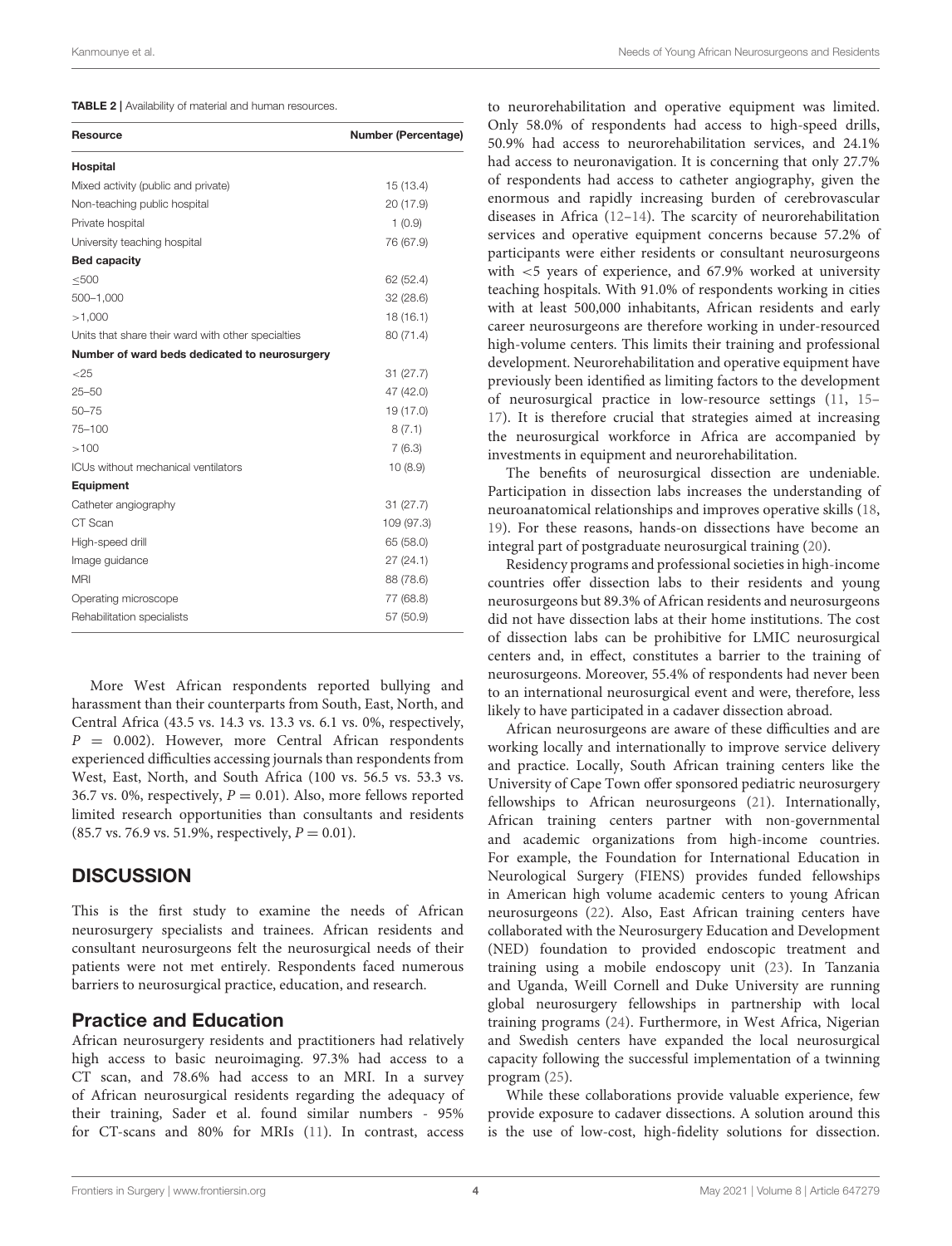

<span id="page-4-1"></span><span id="page-4-0"></span>**TABLE 3** | Perceived barriers to day-to-day practice.

| <b>Barrier</b>                                                           | <b>Frequency (Percentage)</b> |
|--------------------------------------------------------------------------|-------------------------------|
| Inadequate or no insurance coverage                                      | 63 (56.3)                     |
| Limited number of trained neurosurgeons                                  | 57 (50.9)                     |
| Limited number of neurosurgical beds                                     | 52 (46.4)                     |
| Limited number of ICU beds                                               | 81 (72.3)                     |
| Lack of access to equipment necessary for<br>microsurgery                | 67 (59.8)                     |
| Lack of regular/consistent access to CT                                  | 19 (17.0)                     |
| Lack of regular access to MRI                                            | 45 (40.2)                     |
| Lack of organized primary care                                           | 46 (41.1)                     |
| Lack of organized pre-hospital/emergency<br>hospital care                | 60 (53.6)                     |
| Lack of organized rehabilitation care                                    | 61 (54.5)                     |
| Lack of access to organized teaching/training<br>sessions                | 66 (58.9)                     |
| Limited number of opportunities for hands-on<br>operating                | 58 (51.8)                     |
| Long hours of work                                                       | 48 (42.9)                     |
| Poor work/life balance                                                   | 63 (56.3)                     |
| Bullying and harassment issues                                           | 18(16.1)                      |
| Lack of regular access to the advice of<br>experienced/senior colleagues | 38 (33.9)                     |
| Lack of a mentor                                                         | 34 (30.4)                     |
| Lack of access to neurosurgical journals                                 | 50 (44.6)                     |
| Lack of access to neurosurgical textbooks                                | 25 (22.3)                     |
| Limited opportunities to do research                                     | 75 (67.0)                     |

These include the use of veterinary cadavers for spinal dissection, use of gelatin and silicone to simulate cerebrovascular surgery dissection, and the use of phone cameras as operative microscopes [\(26](#page-6-15)[–28\)](#page-6-16). These cheaper and innovative solutions can bridge the training gap in African neurosurgery programs.

The ongoing COVID pandemic has changed the landscape of neurosurgical education on the African continent, limiting physical interactions and in-person conferences. Educators have developed online solutions to meet the educational needs of African trainees and residents. These online events have the advantage of being less expensive because they eliminate travel and visa costs but they present a unique set of challenges. Online sessions offer less face-to-face and hands-on time in comparison with physical conferences and symposia. As such, they cannot be a substitute to in-person and hands-on experiences but they are and should be complements.

# Research

African residents and young neurosurgeons equally face significant challenges in research. While it is true that the contribution of Africa to global neurosurgical research has increased over the past two decades, it still has a long way to go [\(29\)](#page-6-17). One of the barriers to African neurosurgical research is protected time. Protected time is indispensable for the development of neurosurgeon-scientists [\(30\)](#page-6-18). Most American residency programs encourage their residents to pursue research activities. Most American residents have a year or more of protected research time [\(31\)](#page-6-19). Similarly, 45.0% of residents in Latin America are enrolled in a program with protected research time [\(32\)](#page-6-20). These figures contrast starkly with 29.5% of residents in Africa who have protected research time.

In addition, 65.2% of participants did not have journal clubs at their institutions. In contrast, 85% of American residents have journal clubs at their training programs [\(33\)](#page-6-21). Journal clubs expose participants to recent literature, enhance critical appraisal skills, and facilitate the practice of evidence-based neurosurgery [\(34\)](#page-6-22). Given the high volume of neurosurgical literature and the heavy workload of neurosurgeons and residents, journal clubs are an opportunity for participants to keep up with the literature. Journal clubs should be organized on a monthly basis, and articles should be selected based on their impact on everyday practice [\(35\)](#page-6-23).

# Proposed Solutions

Seminar courses and workshops are crucial to the training of young African neurosurgeons [\(2\)](#page-5-1). The Young African Neurosurgeons Committee has been organizing research courses at regional meetings to build research capacity among residents and young neurosurgeons [\(36,](#page-6-24) [37\)](#page-6-25). Digital education modules, operative videos, and telesimulation are effective in tackling the current research and education barriers in low resource settings [\(38\)](#page-6-26). The YNF-WFNS organizes live webinars for all young neurosurgeons [\(39\)](#page-6-27). Moreover, as a result of the COVID-19 pandemic, most academic institutions have switched to online education solutions and have opened their webinars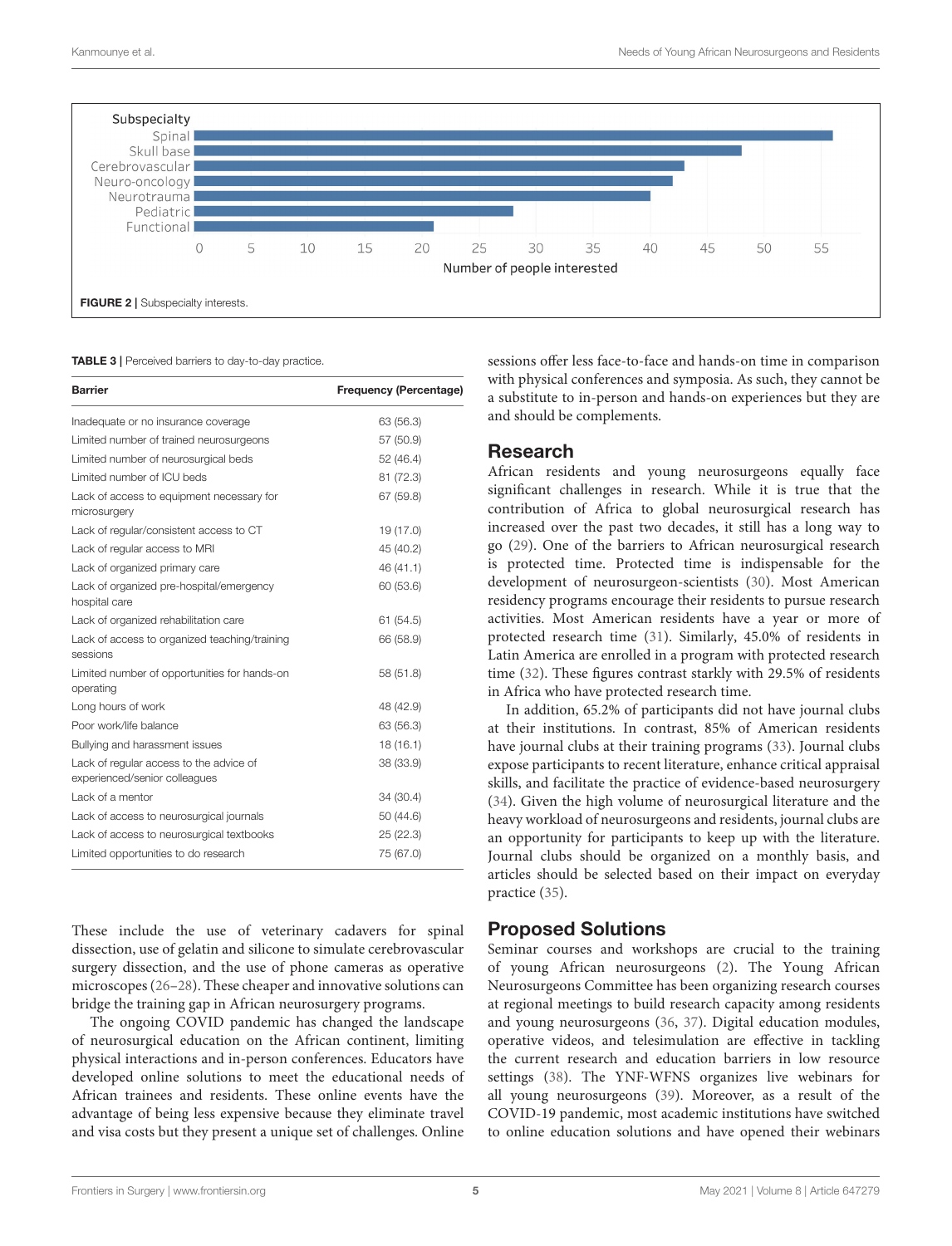to non-members [\(40\)](#page-6-28). These webinars facilitate education, peer mentorship, and collaboration among participants. Telesimulation is a good complement to hands-on courses. It reduces geographical barriers but cannot substitute hands-on lab courses.

It is unlikely that every African neurosurgical center will have all the necessary resources in the near future. In the meantime, these centers must leverage inter-African partnerships and collaborations with non-African institutions to tackle the challenges to research and education that we have identified. The partnerships between LMIC and high-income institutions must be based on equity and have frequent monitoring and evaluation [\(41,](#page-6-29) [42\)](#page-6-30). Additionally, it is equally important to coordinate efforts so as to avoid redundancy.

#### Limitations

Young neurosurgeons and trainees without reliable internet, electronic devices, and email are less likely to be captured. Moreover, our use of non-randomized sampling methods reduces the external validity of our survey findings. Notwithstanding, our survey is the first to assess the needs and barriers faced by Young African researchers and with representatives of 20 African countries, we believe our findings are close to the truth. Also, our survey predated the COVID-19 pandemic and as such did not capture the pandemic-related needs of African residents and young neurosurgeons. This is a limitation considering that the pandemic led to cancellation of rotations, fellowships, and physical conferences. By presenting a pre-pandemic overview of the needs and barriers faced by African trainees and neurosurgeons, our study provides data to better appreciate the impact of the pandemic. We believe this data will be informative for the WFNS, CAANS, and their partners as they determine solutions to mitigate the impact of the pandemic on African neurosurgery.

# **CONCLUSION**

There has been evolution in neurosurgical practice in Africa over the past two decades however neurosurgeons and residents face a myriad of difficulties in their day-to-day practice and education. Current efforts by the WFNS, CAANS, Young CAANS and YNF should be encouraged and the efforts of these organizations

# **REFERENCES**

- <span id="page-5-0"></span>1. Santos MM, Qureshi MM, Budohoski KP, Mangat HS, Ngerageza JG, Schöller K, et al. The growth of neurosurgery in east Africa: Challenges. World Neurosurg. (2018) 113:425–35. doi: [10.1016/j.wneu.2018.01.084](https://doi.org/10.1016/j.wneu.2018.01.084)
- <span id="page-5-1"></span>2. Khamlichi AE. African neurosurgery: current situation, priorities, and needs. Neurosurgery. (2001) 48:1344–7. doi: [10.1227/00006123-200106000-00034](https://doi.org/10.1227/00006123-200106000-00034)
- <span id="page-5-2"></span>3. Mukhopadhyay S, Punchak M, Rattani A, Hung YC, Dahm J, Faruque S, et al. The global neurosurgical workforce: a mixed-methods assessment of density and growth. J Neurosurg. [\(2019\) 130:1142–8. doi: 10.3171/2018.10.JNS1](https://doi.org/10.3171/2018.10.JNS171723) 71723
- 4. Dewan MC, Rattani A, Fieggen G, Arraez MA, Servadei F, Boop FA, et al. Global neurosurgery: the current capacity and deficit in the provision of essential neurosurgical care. Executive summary of the global neurosurgery initiative at the program in global surgery and

should prioritize actions that tackle the problems identified by young African neurosurgeons, namely the dearth of access to research, skills labs, literature and mentorship.

# DATA AVAILABILITY STATEMENT

The raw data supporting the conclusions of this article will be made available by the authors, without undue reservation.

# ETHICS STATEMENT

The studies involving human participants were reviewed and approved by World Federation of Neurosurgical Societies. Written informed consent for participation was not required for this study in accordance with the national legislation and the institutional requirements.

# AUTHOR CONTRIBUTIONS

UK and FR: methodology, investigation, data curation, and writing - original draft. AD, NB, NT, PG, SO, JB, IO, LJ, TM, ZS, BC, CK, SS, AM, JN, PS, SB, NE, MM, NE-G, FS, GF, and MQ: conceptualization and writing - review & editing. AMA, AS, FH, NM, and TL: conceptualization, investigation, and writing - review & editing. AA-H, AK, and IE: conceptualization, methodology, investigation, and writing - review & editing. IE: conceptualization, methodology, investigation, data curation, and writing - review & editing. All authors contributed to the article and approved the submitted version.

# ACKNOWLEDGMENTS

Sincere appreciation to all members of the WFNS and CAANS Young Neurosurgeons forums that responded to the survey.

# SUPPLEMENTARY MATERIAL

<span id="page-5-7"></span>The Supplementary Material for this article can be found [online at: https://www.frontiersin.org/articles/10.3389/fsurg.](https://www.frontiersin.org/articles/10.3389/fsurg.2021.647279/full#supplementary-material) 2021.647279/full#supplementary-material

social change. J Neurosurg. [\(2018\) 130:1055–64. doi: 10.3171/2017.11.JNS1](https://doi.org/10.3171/2017.11.JNS171500) 71500

- <span id="page-5-3"></span>5. World Federation of Neurological Surgeons. 2016 Neurosurgical Capacity Access by Country - About WFNS | WFNS. Neurosurgical Capacity and Access. Available online at: [https://www.wfns.org/menu/62/2016-neurosurgical](https://www.wfns.org/menu/62/2016-neurosurgical-capacity-and-access-by-country)[capacity-and-access-by-country](https://www.wfns.org/menu/62/2016-neurosurgical-capacity-and-access-by-country) (accessed December 9, 2019).
- <span id="page-5-4"></span>6. Sanogo NA, Fantaye AW, Yaya S. Universal health coverage and facilitation of equitable access to care in Africa. Front Public Health. (2019) 7:102. doi: [10.3389/fpubh.2019.00102](https://doi.org/10.3389/fpubh.2019.00102)
- <span id="page-5-5"></span>7. Shrime MG, Dare AJ, Alkire BC, O'Neill K, Meara JG. Catastrophic expenditure to pay for surgery: a global estimate. Lancet Glob Health. (2015) 3:S38–44. doi: [10.1016/S2214-109X\(15\)70085-9](https://doi.org/10.1016/S2214-109X(15)70085-9)
- <span id="page-5-6"></span>8. Karekezi C, El Khamlichi A. Takeoff of African neurosurgery and the world federation of neurosurgical societies rabat training center alumni. World Neurosurgery. (2019) 126:576–80. doi: [10.1016/j.wneu.2019.03.141](https://doi.org/10.1016/j.wneu.2019.03.141)